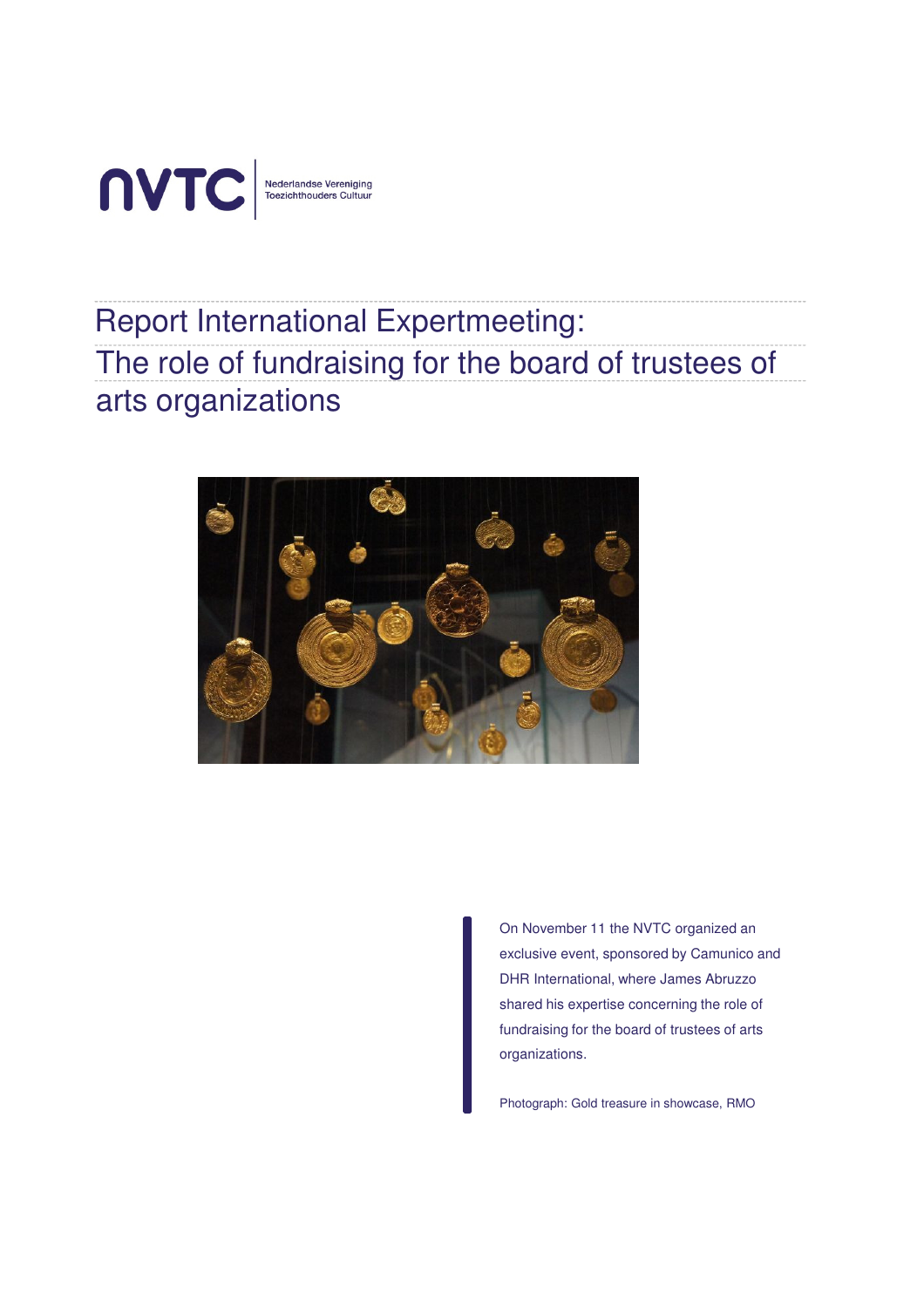On November 11, 2014 the NVTC held an exclusive event, sponsored by Camunico and DHR International, where James Abruzzo shared his expertise concerning the role of fundraising for the board of trustees of arts organizations.

DHR International has developed a prominent position among the cultural sector in the US under the leadership of Mr. James Abruzzo. Mr. Abruzzo has also consulted with cultural organizations in the UK, Germany and Italy as they confront challenges similar to those in The Netherlands. In that role, he has recruited fund raising professionals to European arts organizations.

In 2013 Mr. Abruzzo, who leads DHR's global relationships with arts clients, shared his experiences about cultural entrepreneurship in the US. This year Mr. Abruzzo shared his knowledge and experiences about the role of trustees in fundraising for the arts in the US. During this event we continued the dialogue on private fundraising and provided insights into how trustees of Dutch arts organizations may play a successful role.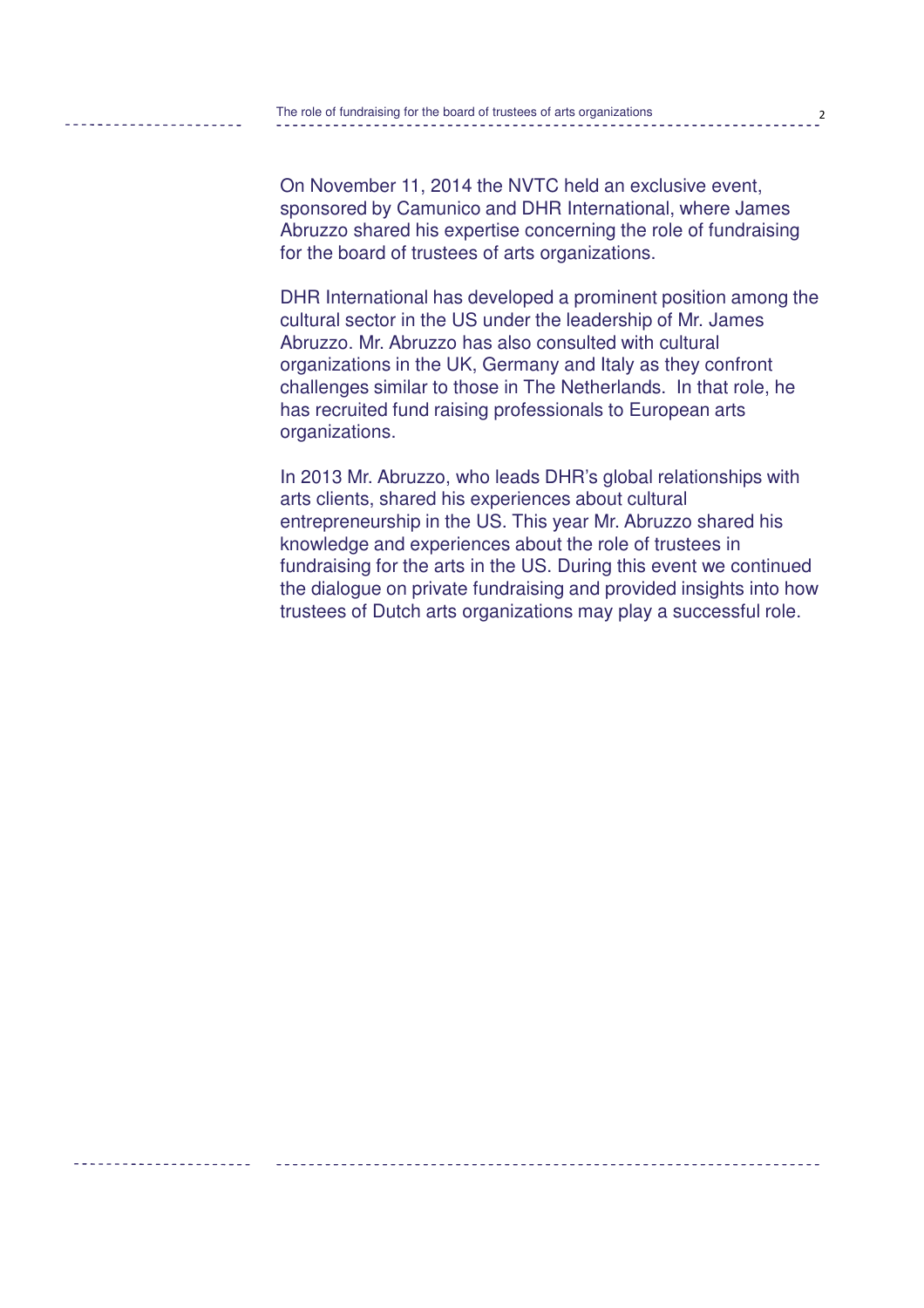"The government is not going to cut the arts because it is too important" (2005), Chairman (former), European cultural institution

That was the mantra among European arts circles through the first decade of the millennium. However the business environment is changing and therefore the best cultural institutions will adapt their business models to those changes. Short-term to mid-term, it seems that government support in the Netherlands, Germany, France, and the UK will not improve; and therefore cultural institutions will have to look for other funding opportunities.

Mr. Abruzzo presented observations on the benefits and downsides of the dominance of government funding to the arts. Among the benefits are, for instance, that the institutions that are less dependent on earned income are not market driven, expanding artistic choices. In addition, the four year 'funding' cycle provided by the government helps with planning, allowing cultural organizations the freedom to not start earning the first euro each year; and most importantly, there is a guaranteed financial base, usually up to 70% of the total income.

The downside of major government funding could be that cultural institutions are not market driven, have less of a responsibility to market demand and have the potential for losing relevance.

The government's draconian funding cuts are a result of not just changes in economy, but rather the more conservative orientation of the government. This change in arts policy could force arts organizations to engage in projects (like educational programs) that are outside of their core mission and the arts could become an extrinsic social tool rather than the intrinsic art for art's sake.

### **Give money and participate!**

Abruzzo started with setting the framework when referring to the difference in terminology in the US and the Netherlands. In the US, an executive director or general manager or President is the person reporting to the board; a non-executive director or supervisory board member is called a trustee in the US.

The recruitment process for trustees involves actual written expectations on financial and professional responsibilities. The expected role of the trustee in the US can be described as the "three w's": wealth, wisdom and work. Another way of expressing the expectations is "the three g's": 'give, get or get off.' This simply means that all board members must contribute at the highest level they can afford and/or must solicit their friends, acquaintances and peers to contribute. If unwilling or unable to accomplish one of these two tasks the only option would be to get off the board.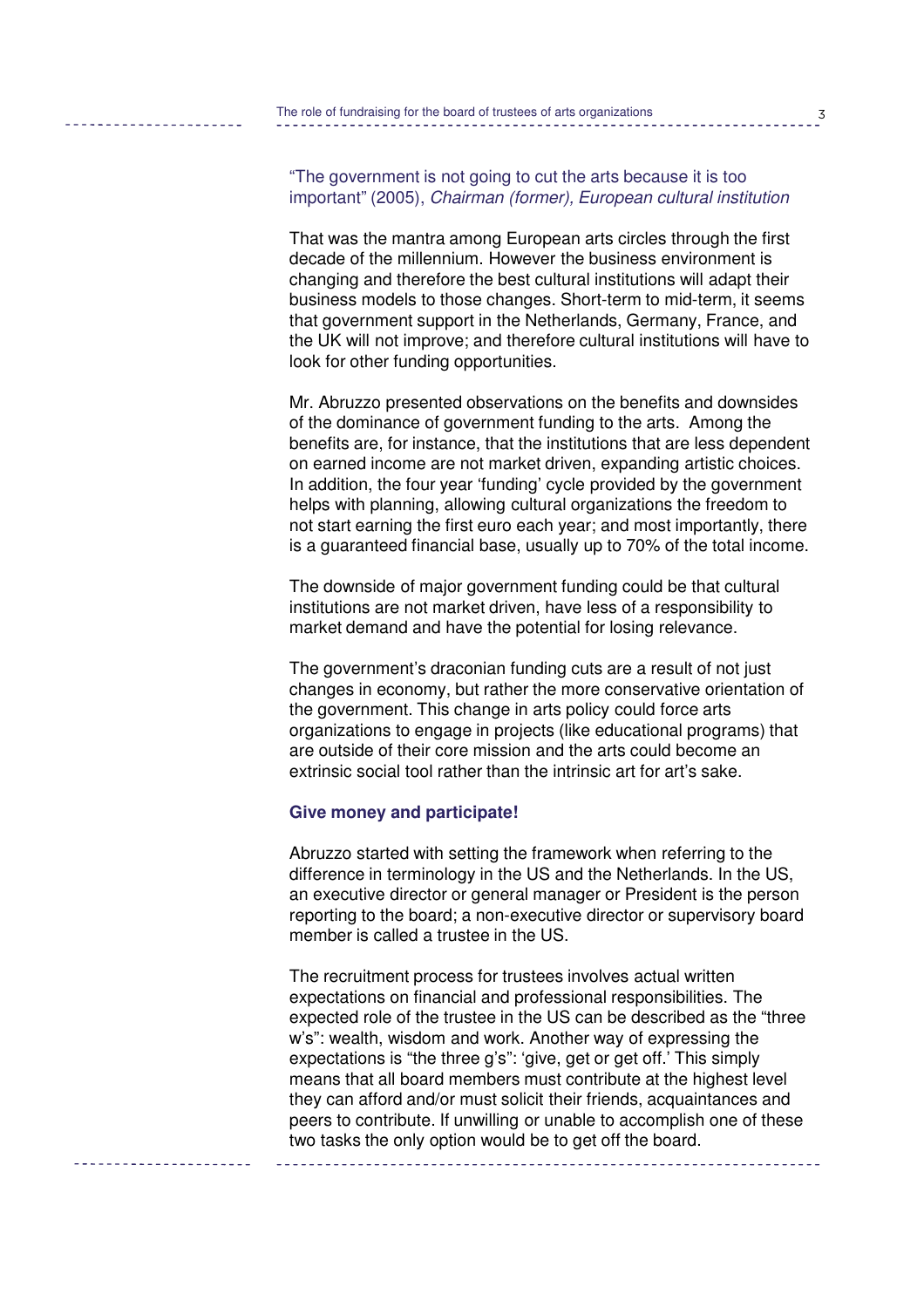Dutch trustees do not 'give or get' because having a role in fundraising can easily be seen as a conflict of interest. 'They who ask must give' does not count for trustees in the Netherlands –though this rule might be useful. The thinking is that artistic freedom can be preserved because people who give money might want to have influence. To avoid conflict of interest, a checklist or roles and responsibilities for trustees could be helpful and clear expectations set before joining a supervisory board. Another possibility of avoiding conflict could be creating a separate fundraising committee.

# **The role of fundraising for the board of trustees of arts organizations**

Also, in the US, a board member's responsibility is to understand the organization and its finances, to actually feel connected to the art or the mission of the organization, understand management procedures and engage with the management team. It is a courtship rather than an arranged marriage. When becoming a trustee it is good to keep in mind that you not only represent the institution – you represent 'every citizen.'

One reason for becoming a trustee in the US is associating with people who have similar interests; that leads to the possibility of doing business together –contributing as a board member may be seen as an investment. For some, being emotionally connected to the institution is important, but perhaps less so.

A US arts board consist of approximately 20 - 40 members and each member gives a significant personal contribution –and each member always pays for his entrance tickets. There is a growing role for trustees in fundraising as major gifts and board dues become a significant form of income for cultural institutions. Funding the arts institutions is also stimulated by the federal, and some state, government that offers significant individual and corporate tax benefits for contributions.

However, the requirement to donate a large sum of money to become a member of a board has its downsides. Potentially capable but less wealthy board candidates could be excluded from trustee membership. This may also limit the possibility of a more diverse board that represents all levels of society.

## **Conflict of interest**

Trustees are expected to become actively involved in business decision making, strategy, legal and financial issues. It is usual for a lawyer on the board to offer the resources of his firm for pro bono legal advice, likewise for an IT executive or investment advisor.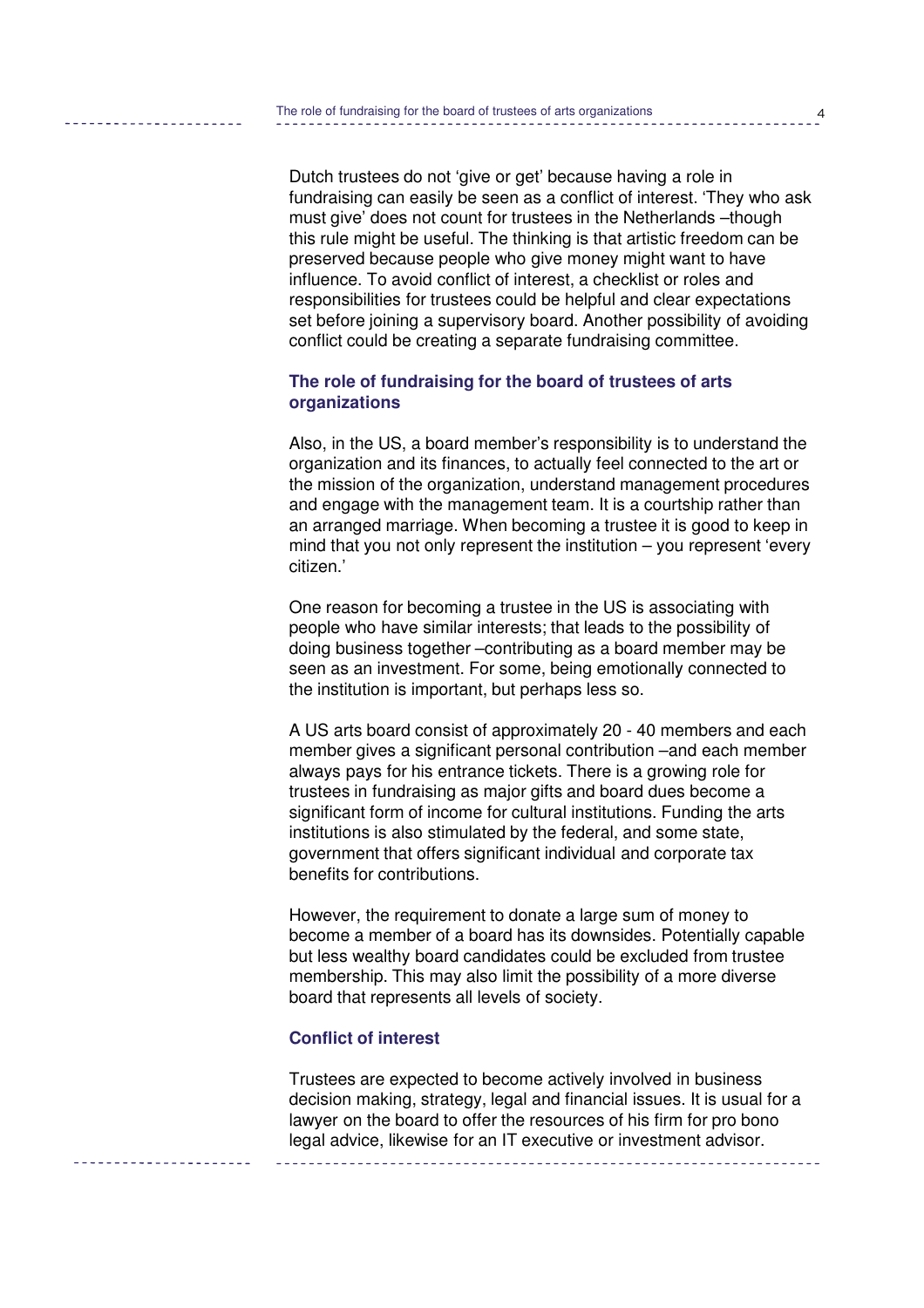However the role of a trustee in the Netherlands is different and while fundraising is not necessarily one of their natural supervisory responsibilities, neither is offering professional advice. Trustees in the Netherlands feel that offering professional advice could constitute a conflict of interest. In the US, as long as a trustee does not benefit directly or indirectly from advice and business with the organization, it is not a conflict.

## **Changing the cultural board of trustees' role in fundraising**

In the Netherlands, the possibility of trustees' support of cultural institutions is not top of mind, nor are there potential tax benefits to stimulate contributions. The government should stimulate this possibility and create a healthier balance between government and private funding. Trustees could play an important role in fundraising by advocating for the institutions and creating awareness. For example, introducing friends, colleagues, neighbours to the cultural sector and make their network aware of the importance of culture. In short they could demonstrate the pride they have for their arts organization.

Another possibility for stimulating fundraising could be realised when larger institutions collaborate and involve smaller institutions. Larger institutions receive most of the donations and could support smaller institutions by sharing their knowledge and expertise on fundraising. Additionally the larger institutions stimulate a cultural variety.

Although there is a difference in the role of fundraising for a trustee in the Netherlands compared to the US, creating awareness of the importance and intrinsic value of the cultural sector increases the circle of potential contributors.

Mr. Abruzzo believes that the situation in the Netherlands is much more complex than understood by outsiders. Great, long-standing organizations used to significant funding are finding it difficult to change, yet many arts organizations in the Netherlands are now employing professional fundraisers (some from the US) and are creating friends boards that are acting as fundraising boards. Some arts organizations are also fundraising in the United States through established US based nonprofits that act as a conduit for private and foundation funding. Wealthy Dutch individuals are also using existing tax vehicles to make contributions to arts organizations.

While the business model in the Netherlands remains significantly different from that in the US, it would be inaccurate and unfair to ignore these growing trends.

5